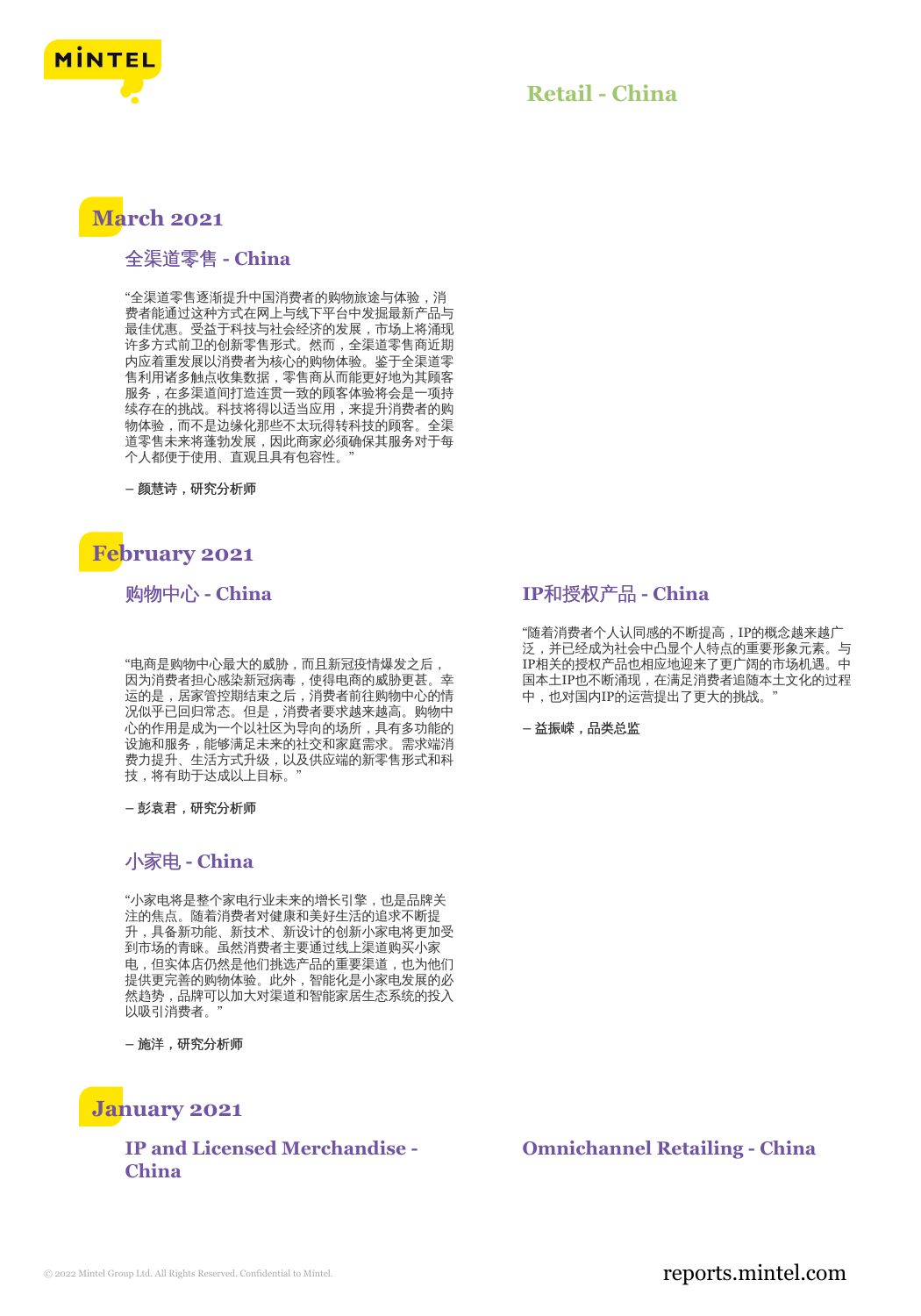

## **Retail - China**

"With the continuous improvement of consumers' personal identity, the concept of IP has become broader and has become an important image element that highlights personal characteristics in the society. Licensed products related to IP have correspondingly ushered in broader market opportunities. Local IP in China is also constantly emerging, which ...

### **Shopping Malls - China**

"E-commerce poses the biggest threat to shopping malls and the outbreak of COVID-19 has exacerbated the situation since consumers now worry about infection. Fortunately, consumers' shopping mall visits seem to have returned to normal after the home quarantine period. But consumers' requests have become more demanding. The role of shopping ...

# **December 2020**

#### **Small Home Appliances - China**

"Small home appliance is the future growth engine and brands' focus for entire home appliances industry. With the emerging pursuit on health and lifestyle by consumers, the innovative small home appliances with new function, technology and designs would be more popular in the market. Although the online channel is dominating ...

# **November 2020**

#### 大家电 **- China**

"面对新冠疫情对整个行业的冲击,品牌和零售商应保持 乐观。消费者升级现有家电的意愿更强烈,加速了行业向 整体智能家居生态系统发展的步伐。在较低线级城市,消 费者追求更多功能和更优设计,对产品升级的需求与日俱 增,折射出较低线级城市的巨大市场潜力。中国大家电市 场竞争激烈,智能家居和多功能性正在驱动市场的高端化 进程。"

**–** 施洋,研究分析师



#### **Large Home Appliances - China** 生鲜零售 **- China**

"Omnichannel retailing enhances Chinese consumers' shopping journey and experience, allowing them to navigate online and offline platforms to find the latest products and the best deals. Driven by technological and socioeconomic developments, many innovative retail formats with futuristic applications will emerge. However, in the near term, omnichannel retailers should focus ...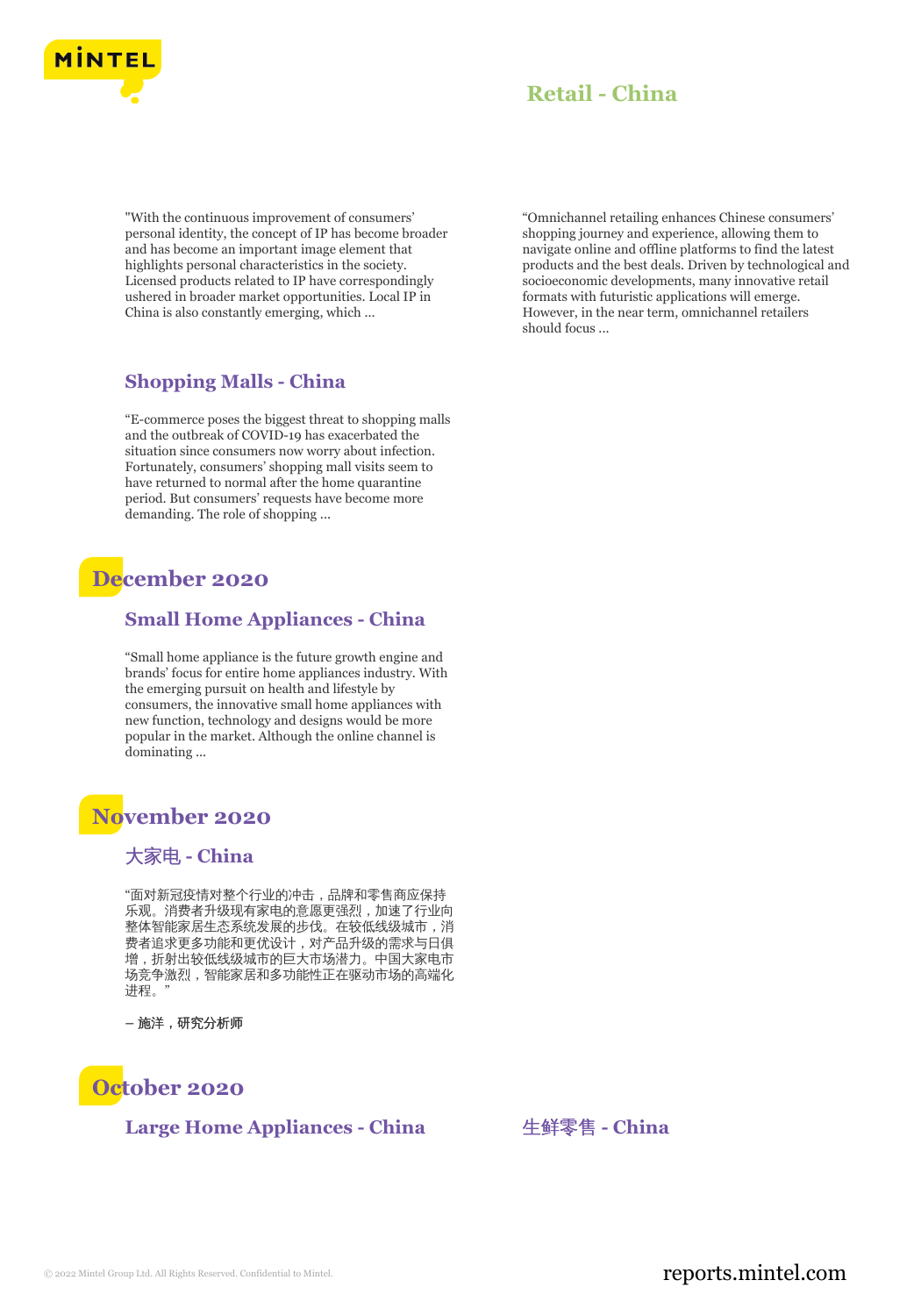

#### "Brands and retailers should stay positive about COVID-19's effect on overall industry sales. Consumers' increased willingness to upgrade their home appliances is expediting the industry's development towards building more holistic smart home ecosystems. There is potential for lower tier markets with the growing demand for product upgrades with more functions ...

### 社交电商 **- China**

"过去几年,社交媒体发展迅速。越来越多社交媒体加入 社交电商行列,将视频直播和购物功能直接融入自身平 台,使消费者可以在平台内完成一站式购物,而不需要跳 转至传统电商平台新冠疫情的爆发和直播的热潮大大提高 了消费者对社交电商的关注度。但消费者仍旧难以把"良 好的质量、配送、售后服务"等特征与拼多多和微信微商 此类的社交电商联系起来。社交电商可更好地利用上述特 征与传统电商产业的竞争对手一争高下,夯实它们在赢得 消费者青睐方面的领头羊地位。

**–** 夏月,研究分析师

# **September 2020**

#### **Fresh Grocery Retailing - China**

"Spending per family will keep increasing, leading to a healthy growth rate for fresh grocery retailing industry. Online retailers, as the growing sector, will have to provide values that are more than just convenience for consumers. Younger demographics are pragmatist utilizing both online and offline channels to get the best ...

# **August 2020**

#### 母婴产品零售 **(**含新冠疫情分析**) - China**

"未来几年,据预测新生儿数量将会减少,母婴产品零售 市场整体增长将主要依赖人均支出增长。线上综合性购物 网站对母婴产品零售更重要,消费者更加依赖于此。线上 母婴论坛是可信的育儿信息来源,尽管它们仍面临将内容 商业化的挑战。品牌和零售商可利用母婴相关服务瞄准更 年轻的消费者,强化品牌资产和购物体验。

**–** 施洋,研究分析师,**2020**年**5**月**30**日



"每个家庭的支出将持续增长,从而推动生鲜零售行业的 健康发展。作为不断发展的行业,线上零售商必需为消费 者提供便利性之外的价值。年轻群体是实用主义者,他们 利用线上和线下渠道货比三家寻找最划算的产品,这使资 金雄厚的全渠道零售商在不久的将来占据优势。"

**–** 施洋,研究分析师

#### **Social Commerce - China**

"Social commerce has evolved quickly during the past few years. Increasingly more social media platforms have jumped on the bandwagon officially by incorporating the livestreaming and shopping function directly into the platform so that consumers don't have to be redirected to e-commerce platforms to make the final purchase. The outbreak ...

#### **Mother and Baby Products Retailing (Incl Impact of COVID-19) - China**

"Given the expected drop in the number of new-born children in the next few years, the overall future growth of the mother and baby products retailing market will mostly come from increasing spending per baby. Online comprehensive shopping websites have become more important for mother and baby products sales and ...

### © 2022 Mintel Group Ltd. All Rights Reserved. Confidential to Mintel.  $\blacksquare$  reports.mintel.com

# **Retail - China**